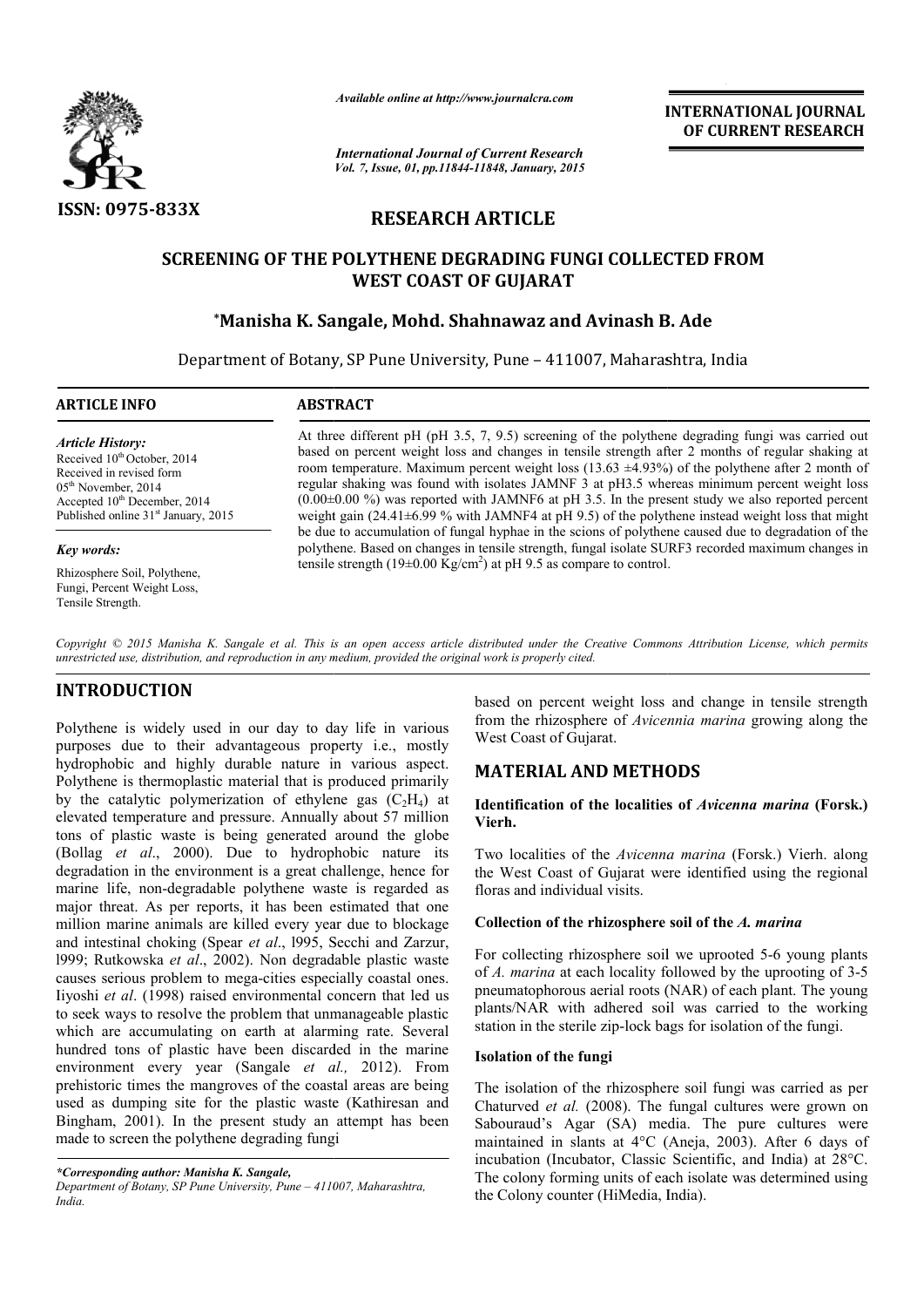### **Screening of the polythene degrading fungi**

20 micron thick polythene carry bags were purchased from the local market at Pune. Polythene strips  $(2cm \times 2cm)$  were made using the sharp blade. All the polythene strips were given pretreatment as per Sharma and Sharma (2004) to remove the additives. The pre-treated polythene strips were weighed (Precision balance, Sartorius, Germany) and autoclaved (Steelmet, India). The sterile polythene strips (3strips/vial) were aseptically transferred to the sterile vials containing the Sabouraud's broth. After inoculation (3 vial/isolate), all the cultures were shaken (Rotary Shaker, Steelmet, India) at 92±7 rpm at room temperature for two months at selected three pH 3.5, 7 and 9.5. The experiment was carried out in triplicate set with control. The screening of the fungal isolates with polythene degradation potential was carried out by analyzing the 2 key characteristics (percent weight loss and tensile strength) of the polythene.

#### *Percent weight loss*

After two months of regular shaking the polythene strips were removed from each vial aseptically in separate petriplates and were washed with absolute alcohol (once) and water tap water (twice). The washed polythene strips were then dried in oven overnight at 40°C. The dried polythene strips were again weighed. The percent weight loss of the polythene was calculated using the formula

Percent weight loss = 
$$
\frac{X - Y}{X} \times 100
$$

Where X: average fresh weight (mg) and Y: average weight after 2 months of regular shaking

Standard deviation to the mean of each triplicate was calculated using Micro Soft excel 2007 software.

#### *Tensile strength*

After two months of regular shaking the tensile strength  $(Kg/cm<sup>2</sup>)$  of the degraded polythene strips was measured using the tensile testing machine (Veekay Testlab) as per the method of ASTM D 638 (1998) at Dutech India laboratories, Pune, India. All the experiments were performed in triplicates and standard deviation to the mean was calculated using Microsoft Excel 2007.

## **RESULTS AND DISCUSSION**

#### **Collection and isolation of fungal isolates**

From West Coast of Gujarat rhizosphere soil sample was collected from Jamnagar and Surat (Fig.1). The GPS details of each locality are given in the Table 1. Total 10 fungal isolates were isolated from both the localities (Table 2).

### **Screening of the polythene degrading fungi**

#### *Based on the percent weight loss*

After two months of regular shaking at room temperature percent weight loss of the polythene strips was recorded at three different pH (Fig. 2).

#### **pH 3.5**

Among the ten fungal isolates maximum percent weight loss  $(13.63\pm4.93\%)$  of the polythene after 2 month of regular shaking was reported with JAMNF 3. The minimum percent weight loss (0.00±0.00) reported with JAMNF6. Instead of percent weight loss percent weight gain was also reported. Maximum weight gain (14.06±4.07%) was documented with JAMNF2 and minimum percent weight gain  $(1.64\pm0.74\degree\%)$ was reported with the JAMNF1.

#### **pH 7**

SURF3 recorded maximum percent weight loss (1.38±0.54%) among the ten isolates whereas minimum percent loss (0.75±0.22%) was recorded with the isolate SURF4. Similar to pH 3.5 percent weight gain was also reported at pH7. JAMNF3 leads to maximum percent weight gain (4.33±0.48%) and the least percent weight gain (0.64±0.21%) was reported with SURF2.

#### **pH 9.5**

At pH 9.5 JAMNF5 documented maximum percent weight loss (1.56±0.56%) whereas minimum percent weight loss  $(0.64\pm0.22)$ % was recorded with the isolate SURF1 (Fig. 3). Maximum percent weight gain (24.41±6.99 %) was reported with JAMNF4 followed by least percent weight gain  $(0.66\pm0.18\%)$  by the isolate SURF4.



**Fig. 1. Map showing collection sites along the West Coast of Gujarat, India**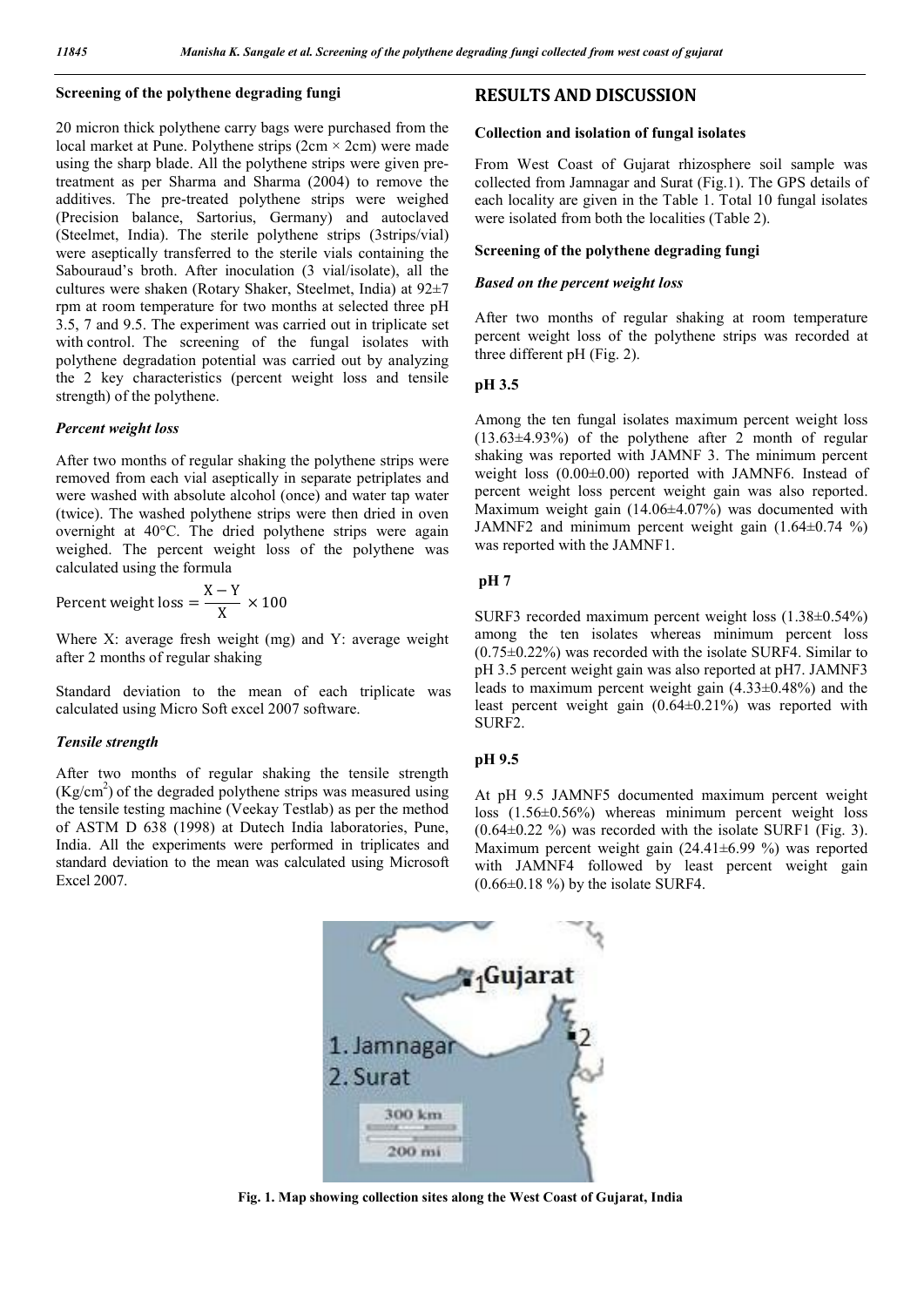### **Table 1. GPS details of the** *A. marina* **localities along the West Coast of Gujarat**

| N <sub>0</sub><br>Sr. | ∟ocalitv      | District | atitude                  | ∟ongitude                | Altitude (m) |
|-----------------------|---------------|----------|--------------------------|--------------------------|--------------|
|                       | Dumas Beach-  | Surat    | 21°08'01.85"             | $72^{\circ}71'5185"$ E   |              |
|                       | New Bedi Port | Jamnagar | $22^{\circ}$ 54'24.86" N | $70^{\circ}$ 03'44.94" E |              |



**Table 2. Locality wise details of the fungal isolates**

**Fig. 2. Percent weight loss based degradation of polythene using fungal isolates at pH3.5, 7 and 9.5 (JAMNF: Jamnagar fungal isolates; SURF: Surat fungal isolates)**

#### *Change in tensile strength*

Similar to weight loss, tensile strength was also measured after two months of regular shaking at room temperature (Fig.3).

### **pH3.5**

At pH 3.5 maximum changes in tensile strength (21.83±0.5 Kg/cm2 ) was reported with SURF1 as compared to control followed by the least change  $(23.83 \pm 1.15 \text{ Kg/cm}^2)$  was recorded with SURF2.

## **pH7**

JAMNF1 leads to maximum change  $(20.67 \pm 1.52 \text{ Kg/cm}^2)$  at pH7 whereas the least change in tensile strength (24±1.52/1 Kg/cm2 ) was documented with JAMNF5 and SURF4 respectively.

### **pH9.5**

Highest change in tensile strength  $(19\pm0.00 \text{ Kg/cm}^2)$  was reported with SURF3 followed by least change in tensile strength  $(23\pm1.64 \text{ Kg/cm}^2)$  by SURF3.

Polythene is very important polymer used in daily life. Due its slow degradable nature it takes almost 1000 years to degrade under natural environmental conditions (Sangale *et al*., 2012). Raman *et al.* (2012) reported 8 to 12% weight loss of the polythene after 30 days with *Aspergillus* spp. isolated from polythene polluted sites around Chennai. After 55 days of incubation maximum percent weight loss of polythene (11.01±0.51%) was reported with *Aspergilus niger* (Kannahi and Sudha, 2013).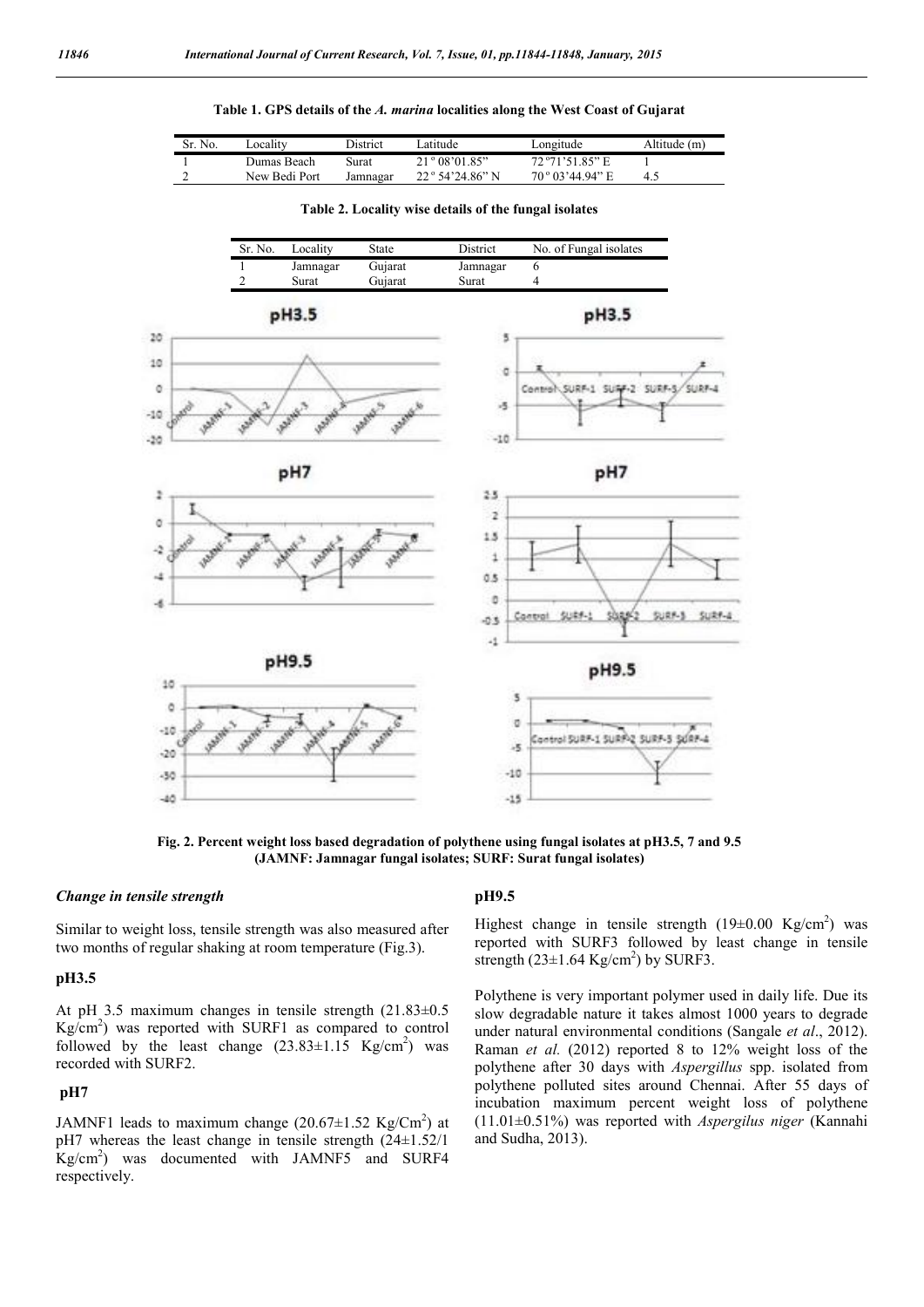

**Fig. 3. Changes in tensile strength of the polythene degraded by fungal isolates at pH3.5, 7 and 9.5 (JAMNF: Jamnagar fungal isolates; SURF: Surat fungal isolates)**

Our results are in agreements with these reports. To the best of our knowledge this is the preliminary study of polythene degradation by the fungi from West Coast of Gujarat. The Scientist working at CSIR-Central Salt and Marine Chemicals Research Institute, GB Marg, Bhavnagar 364002, Gujarat, India and Academy of Scientific and Innovative Research, CSIR, New Delhi, India reported polythene degrading bacteria (Harshvardhan and Jha, 2013) from pelagic waters, Arabian Sea Coast of Gujarat, India.

#### **Conclusion**

Among the ten fungal isolates overall maximum percent weight loss (13.63±4.93%) of the polythene after 2 month of regular shaking was reported with JAMNF 3 at pH3.5. In terms of tensile strength maximum changes  $(19\pm0.00 \text{ kg/cm}^2)$ were reported with SURF3 at pH 9.5. The identification of these two fungal isolates is under progress.

#### **Acknowledgement**

This work was a part of the project funded by Board of College and University Development (BCUD), University of Pune, Pune. We all are thankful to Er. Shashank Dusane, Dutech India Laboratories, Pune for providing facility to measure the tensile strength of the polythene. MKS is thankful to UGC-BSR for the award of fellowship. MS is also indebted to UGC-BSR and UGC-MANF for the financial support.

## **REFERENCES**

- Aneja, K.R. 2003. Experiments in microbiological plant pathology and biotechnology, revised  $4<sup>th</sup>$  edition, New Age International Publishers, New Delhi.
- Bollag, W.B., Jerzy D. and Bollag, J.M. 2000. Biodegradation and encylopedia of microbiology. *In J. Lederberg* (ed.). Academic, New York. p. 461-471.
- Chaturvedi, S., Chandra, R. and Rai, V. 2008. Multiple antibiotic resistance patterns of rhizospheric bacteria isolated from *Phragmites australis* growing in constructed wetland for distillery effluent treatment. *Journal of Environmental Biology,* 29(1): 117-124.
- Harshvardhan, K. and Jha, B. 2013. Biodegradation of lowdensity polyethylene by marine bacteria from pelagic waters, Arabian Sea, India. Marine Pollution Bulletin 77: 100-106, DOI: http://dx.doi.org/10.1016/j.marpolbul. 2013.10.025.
- Iiyoshi, Y., Tsutsumi, Y. and Nishida, T. 1998. Polyethylene degradation by lignin degrading fungi and manganese peroxidase. *J. Wood Sci.,* 44: 222-229.
- Kannahi, M. and Sudha, P. 2013. Screening of polythene and plastic degrading microbes from Muthupet mangrove soil. *Journal of Chemical and Pharmaceutical Research,* 5(8):122-127.